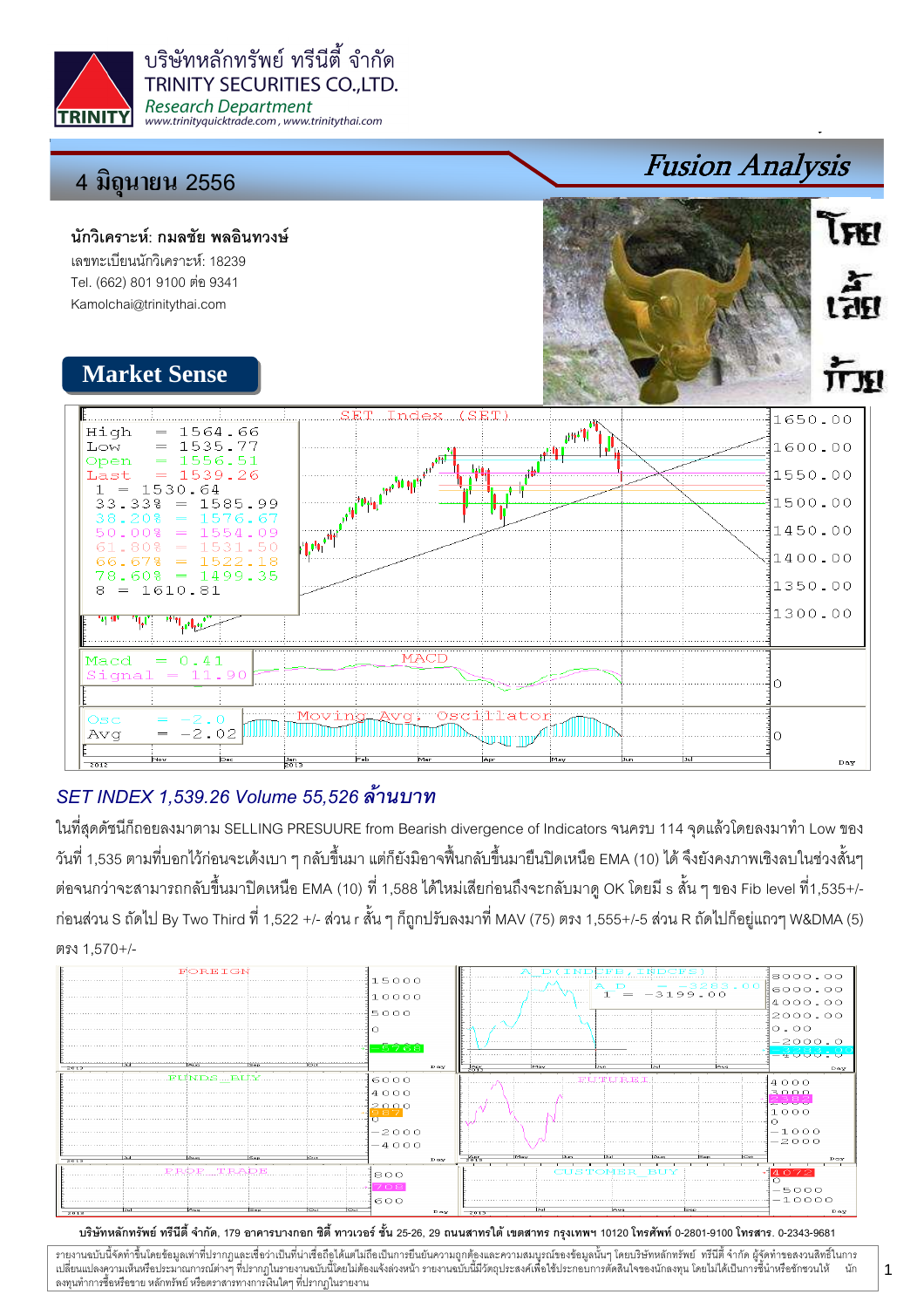

#### SHORT-TERM TRADING





|                                               | MHA CORPORATION PUBLIC (MHA)<br>$= 57.25$<br>High<br>$= 56.00$                                                                       | 70.00          |
|-----------------------------------------------|--------------------------------------------------------------------------------------------------------------------------------------|----------------|
| ิ ราคาแกว่งตัวขึ้นในกรอบของ Uptrend channel   | Low<br>$open = 56.50$                                                                                                                | 65.00          |
|                                               | $\begin{array}{rcl} 10086 & = & 56.75 \\ \text{Avg } & 1 & = & 56.10 \end{array}$<br>$\theta_{\text{eff}}$ and $\overline{\text{F}}$ | 60.00<br>55.00 |
|                                               | $\begin{array}{rcl} \n\bar{A} \vee \bar{g} & \bar{g} & = & 55.73 \\ \bar{A} \vee \bar{g} & 3 & = & 53.81\n\end{array}$               | 50.00          |
| โดยเฉพาะหากสามาถยื่นปิดเหนือ 58 ได้อย่าง      | $= 53.14$<br>$Avq$ 4                                                                                                                 | 45.00          |
|                                               | Avg $5 = 51.90$<br>Avg $6 = 48.20$<br>Avg $7 = 36.37$                                                                                | 40.00          |
|                                               | $= 58.00$<br>$2 = 54.92$                                                                                                             | 35.00          |
| มั่นคงก็จะดู OK ต่อ จึงทำให้พอ Trading สั้น   | $3 - 63.83$                                                                                                                          | 30.00          |
|                                               |                                                                                                                                      | 125.00         |
| เพื่อลุ้นด่านถัดไปได้หากไม่ถอยหลุด S ที่ 53.5 |                                                                                                                                      | 20.00<br>15.00 |
|                                               |                                                                                                                                      |                |
|                                               | MACD<br>$Macd = 2.266$                                                                                                               |                |
| ิลงมา                                         | $Signal = 2.413$<br>$67 \frac{3}{13}$                                                                                                |                |
|                                               |                                                                                                                                      |                |
|                                               | Modified Stochastic<br>$-72.06$<br>9.15                                                                                              | 100            |
|                                               | $-73.18$<br>8D<br><b>Stationary</b>                                                                                                  | 50             |
|                                               |                                                                                                                                      |                |
|                                               | Volume<br>$= 18404.$<br>$V_0$ 1<br>$= 43885.42$<br>Avg                                                                               | Million        |
|                                               |                                                                                                                                      |                |
|                                               | Relative Strength Index<br>$= 65.88$<br>RSI                                                                                          |                |
|                                               | $= 137.42$<br>CCI                                                                                                                    |                |
|                                               |                                                                                                                                      |                |

#### บริษัทหลักทรัพย์ ทรีนีตี้ จำกัด, 179 อาคารบางกอก ซิตี้ ทาวเวอร์ ชั้น 25-26, 29 ถนนสาทรใต้ เตตสาห กรุงเทพฯ 10120 โทรศัพท์ 0-2801-9100 โทรสาร. 0-2343-9681

รายงานฉบับนี้จัดทำขึ้นโดยข้อมูลเท่าที่ปรากฏและเชื่อว่าเป็นที่มากขึ้นตั้งเป็นก็ตะบนการตารามสมบูรณ์ของข้อมูลนั้นๆ โดยบริษัทหลักทรัพย์ ทรีนี้ตี้จำกัด ผู้จัดทำขอสงวนสิทธิ์ในการ  $\ddot{\phantom{a}}$ เปลี่ยนแปลงความเห็นหรือประมาณการณ์ต่างๆ ที่ปรากฏในรายงานอบับนี้โดย การกระบบกันไม่ได้รับระบบการตัดสินใจของนักลงทุน โดยไม่ได้เป็นการขึ้นำหรือชักชวนให้ นัก ลงทุนทำการซื้อหรือขาย หลักทรัพย์ หรือตราสารทางการเงินใดๆ ที่ปรากฏในรายงาน